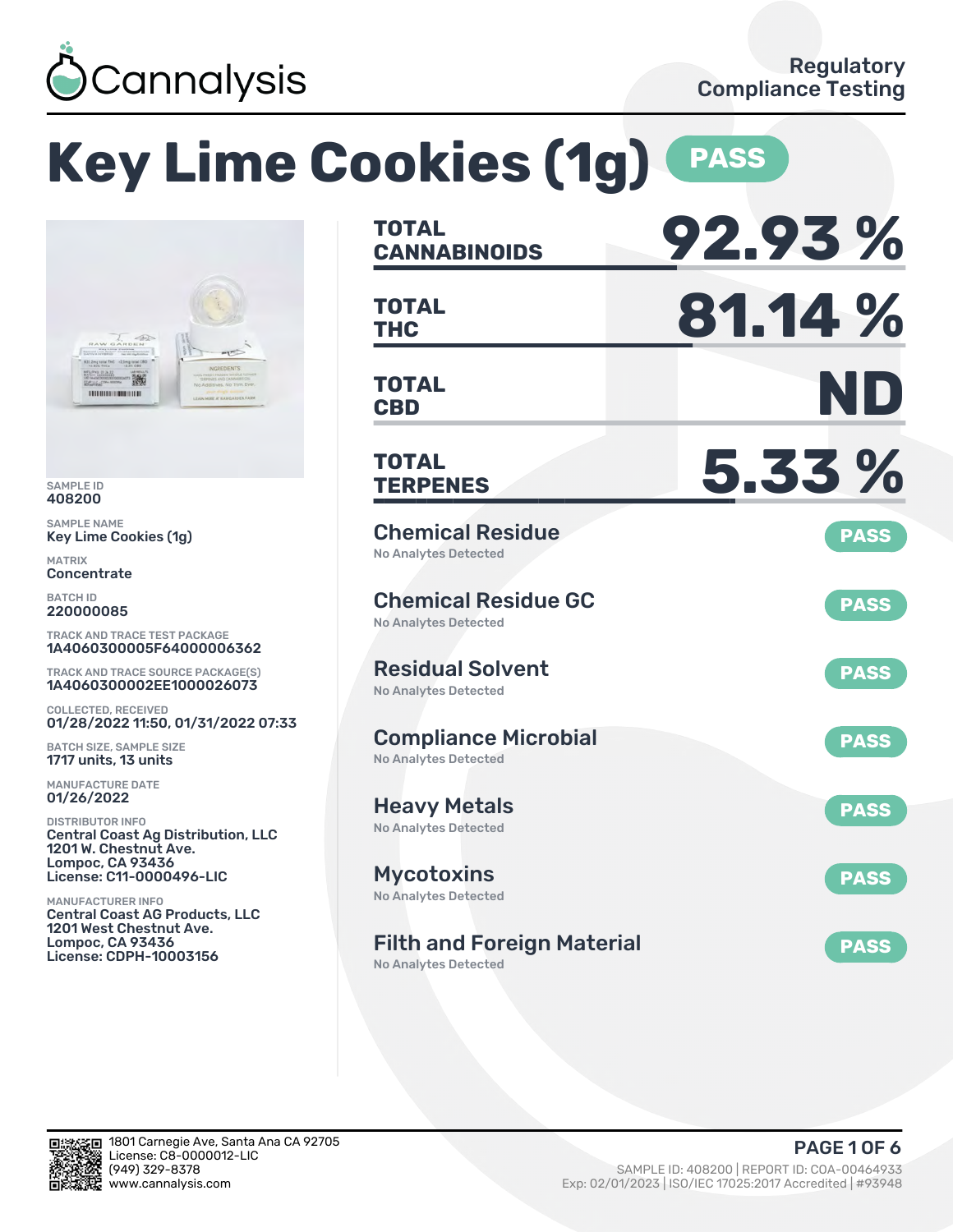

# CANNABINOID ANALYSIS

Total THC,CBD value(s) have been decarboxylated.

| TOTAL THC:          | 811.4 mg/g (81.14 %), 811.4 mg per package |
|---------------------|--------------------------------------------|
| TOTAL CBD:          | ND.                                        |
| TOTAL CANNABINOIDS: | 929.3 mg/g (92.93 %)                       |

UNIT OF MEASUREMENT: Milligrams per Gram(mg/g)

| <b>ANALYTE</b>         | <b>RESULT</b>         | <b>LOD</b> | <b>LLOO</b> | <b>ANALYTE</b>   | <b>RESULT</b> | <b>LOD</b> | <b>LLOO</b> |
|------------------------|-----------------------|------------|-------------|------------------|---------------|------------|-------------|
| THCa                   | 923.6 mg/g (92.36 %)  | 0.5000     | 1.0000      | CBDa             | <b>ND</b>     | 0.5000     | 1.0000      |
| D9THC                  | 1.480 mg/g (0.1480 %) | 0.5000     | 1.0000      | CBD              | <b>ND</b>     | 0.5000     | 1.0000      |
| D8THC                  | ND                    | 0.5000     | 1.0000      | CBD <sub>v</sub> | <b>ND</b>     | 0.5000     | 1.0000      |
| <b>CBN</b>             | $\leq 1$ mg/g         | 0.5000     | 1.0000      | CBCa             | <b>ND</b>     | 0.5000     | 1.0000      |
| THCva                  | 4.237 mg/g (0.4237 %) | 0.5000     | 1.0000      | CBC              | <b>ND</b>     | 0.5000     | 1.0000      |
| <b>THC<sub>v</sub></b> | <b>ND</b>             | 0.5000     | 1.0000      | CBGa             | $<$ 1 mg/g    | 0.5000     | 1.0000      |
| ExoTHC                 | $\leq 1$ mg/g         | 0.5000     | 1.0000      | <b>CBG</b>       | <b>ND</b>     | 0.5000     | 1.0000      |
| <b>CBL</b>             | <b>ND</b>             | 0.5000     | 1.0000      |                  |               |            |             |
|                        |                       |            |             |                  |               |            |             |

#### ADDITIONAL INFORMATION

| Method:              | SOP-TECH-001 | Sample Prepped: 01/31/2022 13:15  | Sample Approved: 02/01/2022 08:58  |  |
|----------------------|--------------|-----------------------------------|------------------------------------|--|
| Instrument: UPLC-DAD |              | Sample Analyzed: 01/31/2022 14:53 | Prep-Analytical Batch: 35207-29068 |  |



TOTAL TERPENES: 53.33 mg/g (5.333 %)

| UNIT OF MEASUREMENT: | Milligrams per Gram(mg/g) |
|----------------------|---------------------------|
|                      |                           |

| <b>ANALYTE</b>          | <b>RESULT</b>                                                                                                      | LOD    | <b>LLOQ</b> | <b>ANALYTE</b>         | <b>RESULT</b>                                      | LOD    | <b>LLOQ</b> |
|-------------------------|--------------------------------------------------------------------------------------------------------------------|--------|-------------|------------------------|----------------------------------------------------|--------|-------------|
| 3-Carene                | <b>ND</b>                                                                                                          | 1.000  | 2.500       | Alpha bisabolol        | <ll0q< td=""><td>0.1000</td><td>0.500</td></ll0q<> | 0.1000 | 0.500       |
| Alpha cedrene           | <b>ND</b>                                                                                                          | 1.000  | 2.500       | Alpha humulene         | 1.321 mg/g $(0.1321\%)$                            | 0.5000 | 1.000       |
| Alpha pinene            | 5.023 mg/g (0.5023 %)                                                                                              | 0.1000 | 1.000       | Alpha terpinene        | <b>ND</b>                                          | 0.5000 | 1.000       |
| Alpha terpineol         | 1.957 mg/g (0.1957 %)                                                                                              | 0.3260 | 0.6520      | Beta caryophyllene     | 4.180 mg/g (0.4180 %)                              | 0.5000 | 1.000       |
| Beta myrcene            | 11.14 mg/g (1.114 %)                                                                                               | 0.5000 | 1.000       | Beta pinene            | 1.973 mg/g (0.1973 %)                              | 0.6070 | 1.214       |
| <b>Borneol</b>          | ND.                                                                                                                | 1.000  | 2.500       | Camphene               | <lloq< td=""><td>0.5000</td><td>1.000</td></lloq<> | 0.5000 | 1.000       |
| Camphor                 | <b>ND</b>                                                                                                          | 0.1000 | 0.5000      | Caryophyllene oxide ND |                                                    | 0.5000 | 2.500       |
| Cedrol                  | ND.                                                                                                                | 0.5000 | 1.000       | Cis geraniol           | <b>ND</b>                                          | 1.000  | 2.500       |
| Cis nerolidol           | <b>ND</b>                                                                                                          | 2.500  | 5.000       | Eucalyptol             | <b>ND</b>                                          | 0.1000 | 0.500       |
| Fenchol                 | 3.343 mg/g (0.3343 %)                                                                                              | 0.5000 | 1.000       | Fenchone               | <ll0q< td=""><td>0.1000</td><td>0.500</td></ll0q<> | 0.1000 | 0.500       |
| Gamma terpinene         | ND.                                                                                                                | 0.1000 | 0.5000      | Gamma terpineol        | <b>ND</b>                                          | 0.2090 | 0.523       |
| Geranyl acetate         | <b>ND</b>                                                                                                          | 0.1000 | 0.5000      | Guaiol                 | <b>ND</b>                                          | 2.500  | 5.000       |
| Isoborneol              | <b>ND</b>                                                                                                          | 0.5000 | 1.000       | Isopulegol             | <b>ND</b>                                          | 2.500  | 5.000       |
| Limonene                | 18.38 mg/g (1.838 %)                                                                                               | 0.5000 | 2.500       | Linalool               | 3.725 mg/g $(0.3725\%)$                            | 0.5000 | 1.000       |
| Menthol                 | <b>ND</b>                                                                                                          | 1.000  | 2.500       | Ocimene 1              | <ll0q< td=""><td>0.1550</td><td>0.310</td></ll0q<> | 0.1550 | 0.310       |
| Ocimene 2               | <lloq< td=""><td>0.3450</td><td>1.725</td><td>P-cymene</td><td><b>ND</b></td><td>0.5230</td><td>1.045</td></lloq<> | 0.3450 | 1.725       | P-cymene               | <b>ND</b>                                          | 0.5230 | 1.045       |
| P-mentha-1,5-diene ND   |                                                                                                                    | 0.5000 | 1.000       | Pulegone               | <b>ND</b>                                          | 0.1000 | 0.500       |
| Sabinene                | <b>ND</b>                                                                                                          | 0.5000 | 1.000       | Terpinolene            | 2.294 mg/g $(0.2294\%)$                            | 0.1000 | 0.500       |
| Trans beta farnesene ND |                                                                                                                    | 2.500  | 5.000       | Trans geraniol         | <b>ND</b>                                          | 0.5000 | 2.500       |
| Trans nerolidol         | <b>ND</b>                                                                                                          | 0.5000 | 2.500       | Valencene              | <b>ND</b>                                          | 0.5000 | 1.000       |
|                         |                                                                                                                    |        |             |                        |                                                    |        |             |

| ANALYTE                 | <b>RESULT</b>                                                                                                      | <b>LOD</b> | <b>LLOQ</b> | <b>ANALYTE</b>         | <b>RESULT</b>                                       | LOD    | <b>LLOQ</b> |
|-------------------------|--------------------------------------------------------------------------------------------------------------------|------------|-------------|------------------------|-----------------------------------------------------|--------|-------------|
| 3-Carene                | <b>ND</b>                                                                                                          | 1.000      | 2.500       | Alpha bisabolol        | <lloq< td=""><td>0.1000</td><td>0.5000</td></lloq<> | 0.1000 | 0.5000      |
| Alpha cedrene           | <b>ND</b>                                                                                                          | 1.000      | 2.500       | Alpha humulene         | 1.321 mg/g $(0.1321\%)$                             | 0.5000 | 1.000       |
| Alpha pinene            | 5.023 mg/g $(0.5023\%)$                                                                                            | 0.1000     | 1.000       | Alpha terpinene        | <b>ND</b>                                           | 0.5000 | 1.000       |
| Alpha terpineol         | 1.957 mg/g (0.1957 %)                                                                                              | 0.3260     | 0.6520      | Beta caryophyllene     | 4.180 mg/g $(0.4180\%)$                             | 0.5000 | 1.000       |
| Beta myrcene            | 11.14 mg/g (1.114 %)                                                                                               | 0.5000     | 1.000       | Beta pinene            | 1.973 mg/g $(0.1973 \%)$                            | 0.6070 | 1.214       |
| Borneol                 | <b>ND</b>                                                                                                          | 1.000      | 2.500       | Camphene               | <lloq< td=""><td>0.5000</td><td>1.000</td></lloq<>  | 0.5000 | 1.000       |
| Camphor                 | <b>ND</b>                                                                                                          | 0.1000     | 0.5000      | Caryophyllene oxide ND |                                                     | 0.5000 | 2.500       |
| Cedrol                  | <b>ND</b>                                                                                                          | 0.5000     | 1.000       | Cis geraniol           | <b>ND</b>                                           | 1.000  | 2.500       |
| Cis nerolidol           | <b>ND</b>                                                                                                          | 2.500      | 5.000       | Eucalyptol             | <b>ND</b>                                           | 0.1000 | 0.5000      |
| Fenchol                 | 3.343 mg/g (0.3343 %)                                                                                              | 0.5000     | 1.000       | Fenchone               | <lloq< td=""><td>0.1000</td><td>0.5000</td></lloq<> | 0.1000 | 0.5000      |
| Gamma terpinene         | <b>ND</b>                                                                                                          | 0.1000     | 0.5000      | Gamma terpineol        | <b>ND</b>                                           | 0.2090 | 0.5230      |
| Geranyl acetate         | ND.                                                                                                                | 0.1000     | 0.5000      | Guaiol                 | <b>ND</b>                                           | 2.500  | 5.000       |
| Isoborneol              | <b>ND</b>                                                                                                          | 0.5000     | 1.000       | Isopulegol             | <b>ND</b>                                           | 2.500  | 5.000       |
| Limonene                | 18.38 mg/g (1.838 %)                                                                                               | 0.5000     | 2.500       | Linalool               | 3.725 mg/g (0.3725 %)                               | 0.5000 | 1.000       |
| Menthol                 | <b>ND</b>                                                                                                          | 1.000      | 2.500       | Ocimene 1              | <lloq< td=""><td>0.1550</td><td>0.3100</td></lloq<> | 0.1550 | 0.3100      |
| Ocimene 2               | <lloq< td=""><td>0.3450</td><td>1.725</td><td>P-cymene</td><td><b>ND</b></td><td>0.5230</td><td>1.045</td></lloq<> | 0.3450     | 1.725       | P-cymene               | <b>ND</b>                                           | 0.5230 | 1.045       |
| P-mentha-1,5-diene ND   |                                                                                                                    | 0.5000     | 1.000       | Pulegone               | <b>ND</b>                                           | 0.1000 | 0.5000      |
| Sabinene                | <b>ND</b>                                                                                                          | 0.5000     | 1.000       | Terpinolene            | 2.294 mg/g $(0.2294\%)$                             | 0.1000 | 0.5000      |
| Trans beta farnesene ND |                                                                                                                    | 2.500      | 5.000       | Trans geraniol         | <b>ND</b>                                           | 0.5000 | 2.500       |
| Trans nerolidol         | <b>ND</b>                                                                                                          | 0.5000     | 2.500       | Valencene              | <b>ND</b>                                           | 0.5000 | 1.000       |



PAGE 2 OF 6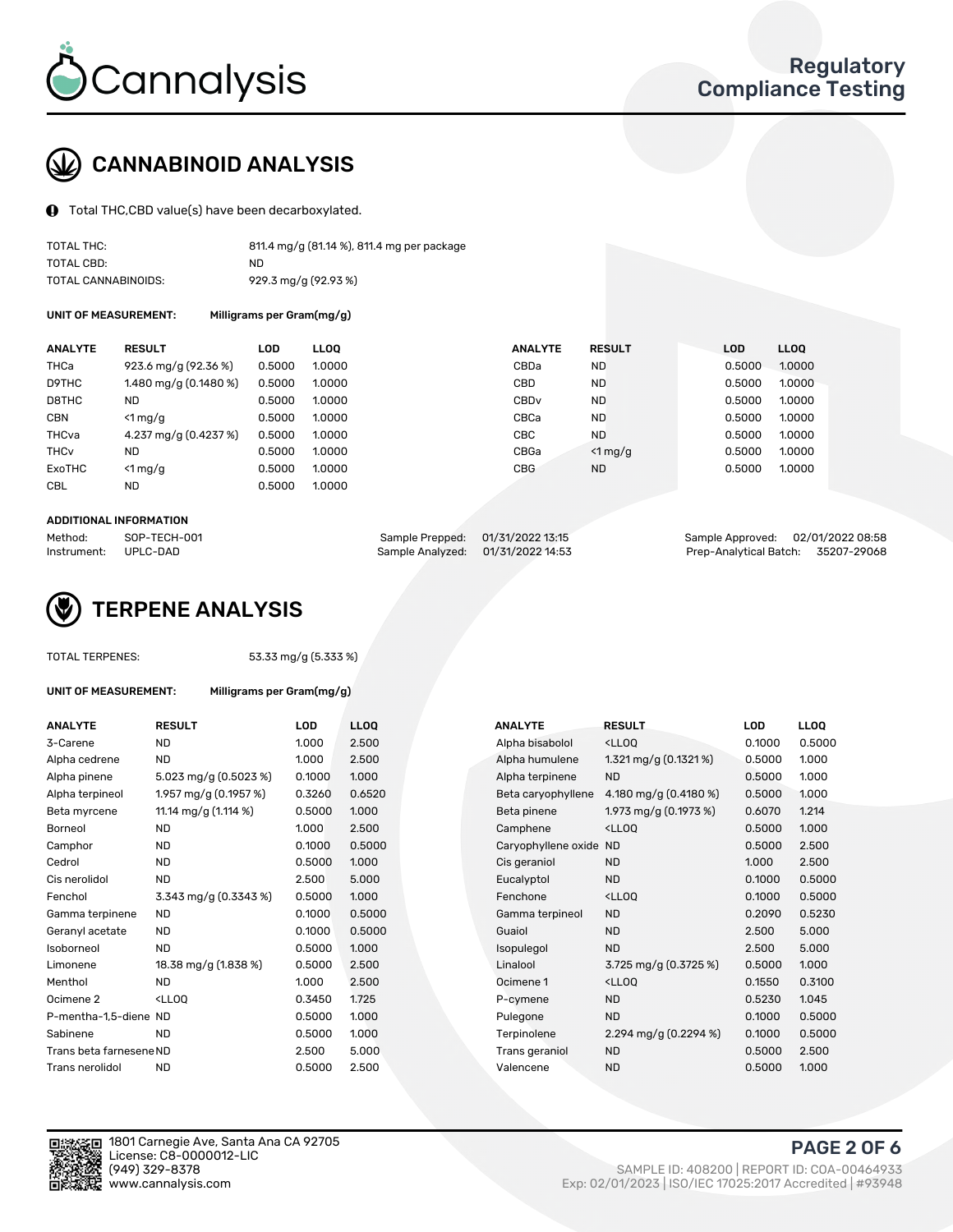

### Regulatory Compliance Testing

#### ADDITIONAL INFORMATION

Method: SOP-TECH-027 Sample Prepped: 01/31/2022 14:48 Sample Approved: 02/01/2022 10:04 Prep-Analytical Batch: 35210-29067



CHEMICAL RESIDUE ANALYSIS PASS

UNIT OF MEASUREMENT: Micrograms per Gram(ug/g)

| <b>ANALYTE</b>    | <b>RESULT</b> | LOD    | LLOQ   | <b>ACTION LEVEL</b> |      | <b>ANALYTE</b>      | <b>RESULT</b> | LOD    | <b>LLOQ</b> | <b>ACTION LEVEL</b> |      |
|-------------------|---------------|--------|--------|---------------------|------|---------------------|---------------|--------|-------------|---------------------|------|
| Abamectin         | <b>ND</b>     | 0.0200 | 0.0400 | 0.1000              | Pass | Acephate            | <b>ND</b>     | 0.0200 | 0.0400      | 0.1000              | Pass |
| Acequinocyl       | <b>ND</b>     | 0.0200 | 0.0400 | 0.1000              | Pass | Acetamiprid         | <b>ND</b>     | 0.0200 | 0.0400      | 0.1000              | Pass |
| Aldicarb          | <b>ND</b>     | 0.0200 | 0.0400 | 0.0                 | Pass | Azoxystrobin        | <b>ND</b>     | 0.0200 | 0.0400      | 0.1000              | Pass |
| Bifenazate        | <b>ND</b>     | 0.0200 | 0.0400 | 0.1000              | Pass | Bifenthrin          | <b>ND</b>     | 0.0200 | 0.0400      | 3.000               | Pass |
| <b>Boscalid</b>   | <b>ND</b>     | 0.0200 | 0.0400 | 0.1000              | Pass | Carbaryl            | <b>ND</b>     | 0.0200 | 0.0400      | 0.5000              | Pass |
| Carbofuran        | <b>ND</b>     | 0.0200 | 0.0400 | 0.0                 | Pass | Chlorantraniliprole | <b>ND</b>     | 0.0200 | 0.0400      | 10.00               | Pass |
| Clofentezine      | <b>ND</b>     | 0.0200 | 0.0400 | 0.1000              | Pass | Coumaphos           | <b>ND</b>     | 0.0200 | 0.0400      | 0.0                 | Pass |
| Cyfluthrin        | <b>ND</b>     | 0.4000 | 1.000  | 2.000               | Pass | Cypermethrin        | <b>ND</b>     | 0.4000 | 1.000       | 1.000               | Pass |
| Daminozide        | <b>ND</b>     | 0.0200 | 0.0400 | 0.0                 | Pass | Diazinon            | <b>ND</b>     | 0.0200 | 0.0400      | 0.1000              | Pass |
| <b>Dichlorvos</b> | <b>ND</b>     | 0.0200 | 0.0400 | 0.0                 | Pass | Dimethoate          | <b>ND</b>     | 0.0200 | 0.0400      | 0.0                 | Pass |
| Dimethomorph      | <b>ND</b>     | 0.0200 | 0.0400 | 2.000               | Pass | Ethoprophos         | <b>ND</b>     | 0.0200 | 0.0400      | 0.0                 | Pass |
| Etofenprox        | <b>ND</b>     | 0.0200 | 0.0400 | 0.0                 | Pass | Etoxazole           | <b>ND</b>     | 0.0200 | 0.0400      | 0.1000              | Pass |
| Fenhexamid        | <b>ND</b>     | 0.0200 | 0.0400 | 0.1000              | Pass | Fenoxycarb          | <b>ND</b>     | 0.0200 | 0.0400      | 0.0                 | Pass |
| Fenpyroximate     | <b>ND</b>     | 0.0200 | 0.0400 | 0.1000              | Pass | Fipronil            | <b>ND</b>     | 0.0400 | 0.1000      | 0.0                 | Pass |
| Flonicamid        | <b>ND</b>     | 0.0200 | 0.0400 | 0.1000              | Pass | Fludioxonil         | <b>ND</b>     | 0.0200 | 0.0400      | 0.1000              | Pass |
| Hexythiazox       | <b>ND</b>     | 0.0200 | 0.0400 | 0.1000              | Pass | Imazalil            | <b>ND</b>     | 0.0200 | 0.0400      | 0.0                 | Pass |
| Imidacloprid      | <b>ND</b>     | 0.0200 | 0.0400 | 5.000               | Pass | Kresoxim methyl     | <b>ND</b>     | 0.0200 | 0.0400      | 0.1000              | Pass |
| Malathion         | <b>ND</b>     | 0.0200 | 0.0400 | 0.5000              | Pass | Metalaxyl           | <b>ND</b>     | 0.0200 | 0.0400      | 2.000               | Pass |
| Methiocarb        | <b>ND</b>     | 0.0200 | 0.0400 | 0.0                 | Pass | Methomyl            | <b>ND</b>     | 0.0200 | 0.0400      | 1.000               | Pass |
| Mevinphos         | <b>ND</b>     | 0.0200 | 0.0400 | 0.0                 | Pass | Myclobutanil        | <b>ND</b>     | 0.0200 | 0.0400      | 0.1000              | Pass |
| Naled             | <b>ND</b>     | 0.0200 | 0.0400 | 0.1000              | Pass | Oxamyl              | <b>ND</b>     | 0.0200 | 0.0400      | 0.5000              | Pass |
| Paclobutrazol     | <b>ND</b>     | 0.0200 | 0.0400 | 0.0                 | Pass | Permethrins         | <b>ND</b>     | 0.0400 | 0.1000      | 0.5000              | Pass |
| Phosmet           | <b>ND</b>     | 0.0200 | 0.0400 | 0.1000              | Pass | Piperonyl butoxide  | <b>ND</b>     | 0.0200 | 0.0400      | 3.000               | Pass |
| Prallethrin       | <b>ND</b>     | 0.0200 | 0.0400 | 0.1000              | Pass | Propiconazole       | <b>ND</b>     | 0.0200 | 0.0400      | 0.1000              | Pass |
| Propoxur          | <b>ND</b>     | 0.0200 | 0.0400 | 0.0                 | Pass | Pyrethrins          | <b>ND</b>     | 0.0200 | 0.0400      | 0.5000              | Pass |
| Pyridaben         | <b>ND</b>     | 0.0200 | 0.0400 | 0.1000              | Pass | Spinetoram          | <b>ND</b>     | 0.0200 | 0.0400      | 0.1000              | Pass |
| Spinosad          | <b>ND</b>     | 0.0300 | 0.0700 | 0.1000              | Pass | Spiromesifen        | <b>ND</b>     | 0.0200 | 0.0400      | 0.1000              | Pass |
| Spirotetramat     | <b>ND</b>     | 0.0200 | 0.0400 | 0.1000              | Pass | Spiroxamine         | <b>ND</b>     | 0.0200 | 0.0400      | 0.0                 | Pass |
| Tebuconazole      | <b>ND</b>     | 0.0200 | 0.0400 | 0.1000              | Pass | Thiacloprid         | <b>ND</b>     | 0.0200 | 0.0400      | 0.0                 | Pass |
| Thiamethoxam      | <b>ND</b>     | 0.0200 | 0.0400 | 5.000               | Pass | Trifloxystrobin     | <b>ND</b>     | 0.0200 | 0.0400      | 0.1000              | Pass |
|                   |               |        |        |                     |      |                     |               |        |             |                     |      |

### ADDITIONAL INFORMATION

Method: SOP-TECH-002 Sample Prepped: 01/31/2022 12:53 Sample Approved: 02/01/2022 16:06<br>Instrument: LC-MS/MS Sample Analyzed: 01/31/2022 12:55 Prep-Analytical Batch: 35204-29062 Prep-Analytical Batch: 35204-29062

PAGE 3 OF 6

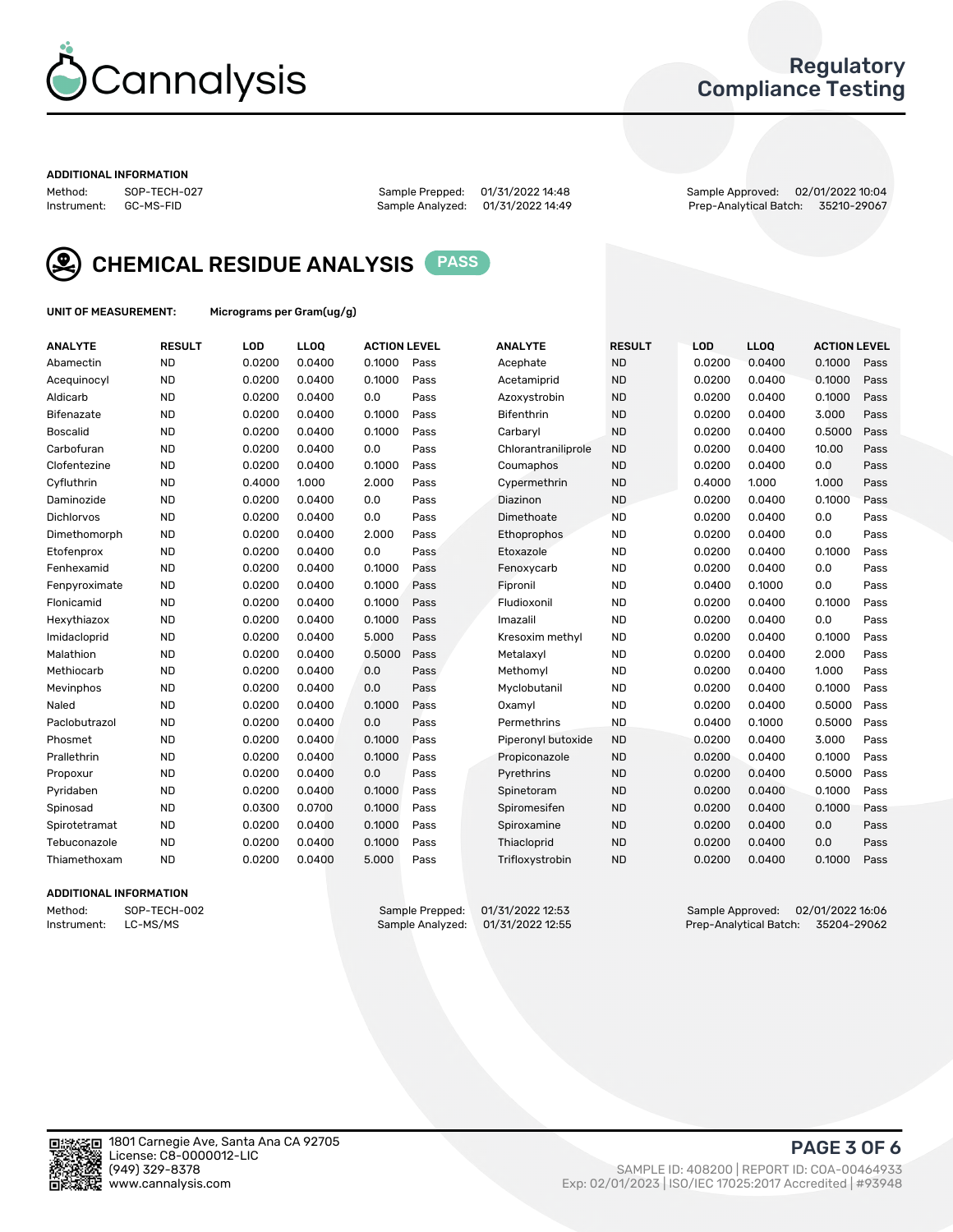

# CHEMICAL RESIDUE GC ANALYSIS PASS

| UNIT OF MEASUREMENT: | Micrograms per |
|----------------------|----------------|
|                      |                |

Gram(ug/g)

| <b>ANALYTE</b>                | <b>RESULT</b>            | LOD    | LLOO   | <b>ACTION LEVEL</b> |                                     | <b>ANALYTE</b>                       | <b>RESULT</b> | LOD              | <b>LLOO</b>            | <b>ACTION LEVEL</b>             |      |
|-------------------------------|--------------------------|--------|--------|---------------------|-------------------------------------|--------------------------------------|---------------|------------------|------------------------|---------------------------------|------|
| Captan                        | <b>ND</b>                | 0.1000 | 0.2000 | 0.7000              | Pass                                | Chlordane                            | <b>ND</b>     | 0.0109           | 0.0136                 | 0.0                             | Pass |
| Methyl parathion              | <b>ND</b>                | 0.0400 | 0.1000 | 0.0                 | Pass                                | <b>PCNB</b>                          | <b>ND</b>     | 0.0200           | 0.0400                 | 0.1000                          | Pass |
| Chlorfenapyr                  | <b>ND</b>                | 0.0800 | 0.1000 | 0.0                 | Pass                                | Chlorpyrifos                         | <b>ND</b>     | 0.0800           | 0.1000                 | 0.0                             | Pass |
| <b>ADDITIONAL INFORMATION</b> |                          |        |        |                     |                                     |                                      |               |                  |                        |                                 |      |
| Method:<br>Instrument:        | SOP-TECH-010<br>GC-MS/MS |        |        |                     | Sample Prepped:<br>Sample Analyzed: | 01/31/2022 12:53<br>01/31/2022 12:55 |               | Sample Approved: | Prep-Analytical Batch: | 02/01/2022 12:27<br>35205-29063 |      |

## RESIDUAL SOLVENT ANALYSIS PASS

UNIT OF MEASUREMENT: Micrograms per Gram(ug/g)

| <b>ANALYTE</b>       | <b>RESULT</b> | LOD    | <b>LLOO</b> | <b>ACTION LEVEL</b> |      | <b>ANALYTE</b>           | <b>RESULT</b> | LOD    | LLOO  | <b>ACTION LEVEL</b> |      |
|----------------------|---------------|--------|-------------|---------------------|------|--------------------------|---------------|--------|-------|---------------------|------|
| Acetone              | <b>ND</b>     | 50.00  | 100.0       | 5000                | Pass | Acetonitrile             | <b>ND</b>     | 50.00  | 100.0 | 410.0               | Pass |
| Benzene              | <b>ND</b>     | 0.5000 | 1.000       | 1.000               | Pass | <b>Butane</b>            | <b>ND</b>     | 50.00  | 100.0 | 5000                | Pass |
| Chloroform           | <b>ND</b>     | 0.5000 | 1.000       | 1.000               | Pass | Ethanol                  | <b>ND</b>     | 50.00  | 100.0 | 5000                | Pass |
| <b>Ethyl Acetate</b> | <b>ND</b>     | 50.00  | 100.0       | 5000                | Pass | <b>Ethyl Ether</b>       | <b>ND</b>     | 50.00  | 100.0 | 5000                | Pass |
| Ethylene oxide       | <b>ND</b>     | 0.5000 | 1.000       | 1.000               | Pass | Heptane                  | <b>ND</b>     | 50.00  | 100.0 | 5000                | Pass |
| Hexane               | <b>ND</b>     | 50.00  | 100.0       | 290.0               | Pass | <b>Isopropyl Alcohol</b> | <b>ND</b>     | 50.00  | 100.0 | 5000                | Pass |
| Methanol             | <b>ND</b>     | 50.00  | 100.0       | 3000                | Pass | Methylene chloride       | <b>ND</b>     | 0.5000 | 1.000 | 1.000               | Pass |
| Pentane              | <b>ND</b>     | 50.00  | 100.0       | 5000                | Pass | Propane                  | <b>ND</b>     | 50.00  | 200.0 | 5000                | Pass |
| Toluene              | <b>ND</b>     | 50.00  | 100.0       | 890.0               | Pass | Xvlenes                  | <b>ND</b>     | 50.08  | 100.0 | 2170                | Pass |
| Trichloroethylene    | <b>ND</b>     | 0.5000 | 1.000       | 1.000               | Pass | 1.2-Dichloroethane       | <b>ND</b>     | 0.5000 | 1.000 | 1.000               | Pass |

### ADDITIONAL INFORMATION

Method: SOP-TECH-021 Sample Prepped: 01/31/2022 13:59 Sample Approved: 02/01/2022 09:59<br>Instrument: HS-GC-MS/FID Sample Analyzed: 01/31/2022 14:00 Prep-Analytical Batch: 35209-29065 Prep-Analytical Batch: 35209-29065



UNIT OF MEASUREMENT: Cycle Threshold (Ct)

| <b>ANALYTE</b> | <b>RESULT</b>                 | LOD   | <b>LLOO</b> |     | <b>ACTION LEVEL</b> | <b>ANALYTE</b>   | <b>RESULT</b> | <b>LOD</b> | <b>LLOO</b>      |                  | <b>ACTION LEVEL</b> |
|----------------|-------------------------------|-------|-------------|-----|---------------------|------------------|---------------|------------|------------------|------------------|---------------------|
| A.fumigatus    | <b>ND</b>                     | 33.00 | 0.0         | 0.0 | Pass                | A. flavus        | <b>ND</b>     | 33.00      | 0.0              | 0.0              | Pass                |
| A. niger       | <b>ND</b>                     | 33.00 | 0.0         | 0.0 | Pass                | A. terreus       | <b>ND</b>     | 33.00      | 0.0              | 0.0              | Pass                |
| <b>STEC</b>    | <b>ND</b>                     | 33.00 | 0.0         | 0.0 | Pass                | Salmonella spp   | <b>ND</b>     | 33.00      | 0.0              | 0.0              | Pass                |
|                | <b>ADDITIONAL INFORMATION</b> |       |             |     |                     |                  |               |            |                  |                  |                     |
| Method:        | SOP-TECH-016, SOP-TECH-022    |       |             |     | Sample Prepped:     | 02/01/2022 09:27 |               |            | Sample Approved: | 02/01/2022 15:04 |                     |

Instrument: qPCR Sample Analyzed: 02/01/2022 09:28 Prep-Analytical Batch: 35216-29080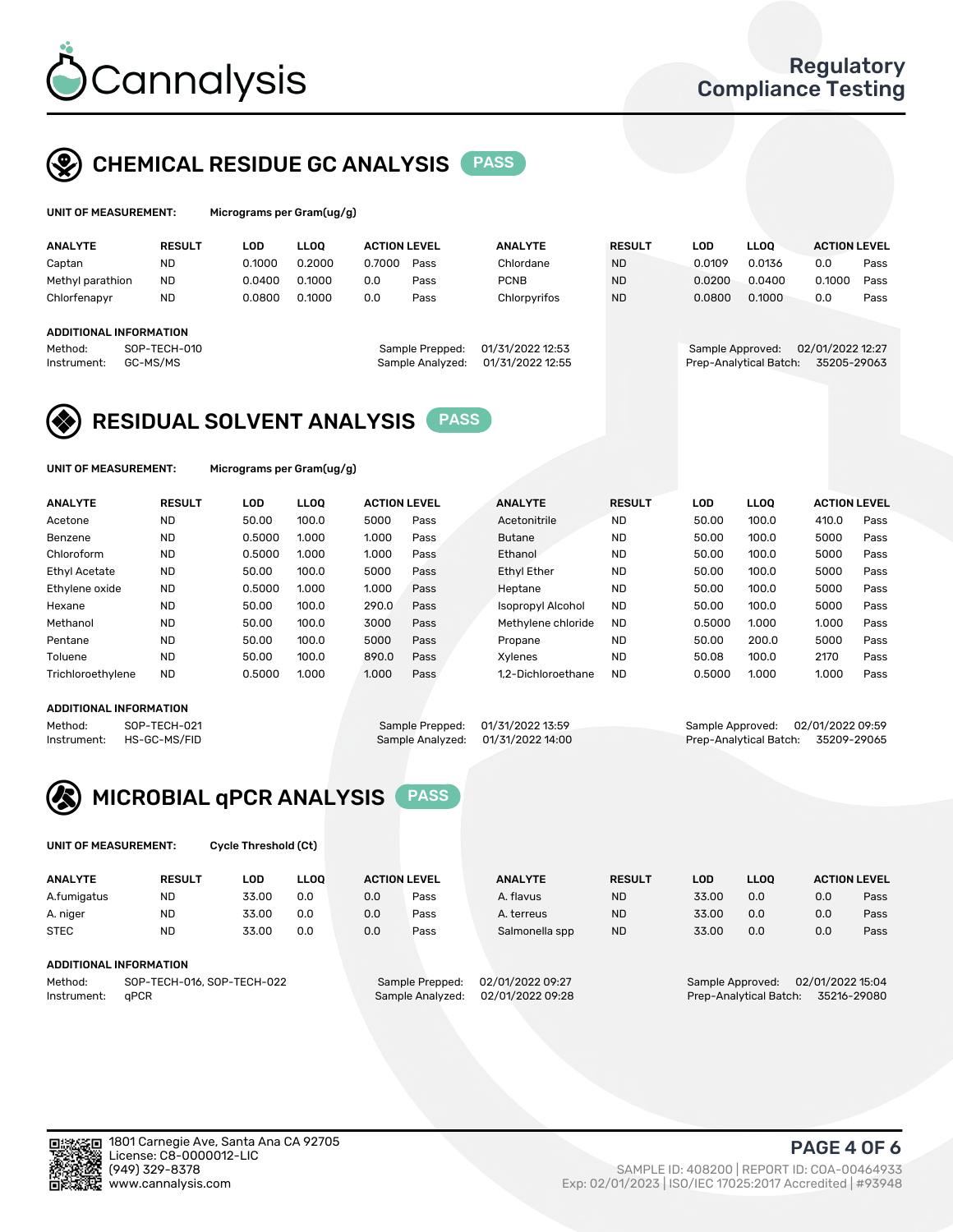



| UNIT OF MEASUREMENT: |                            | Micrograms per Gram(ug/g) |             |                     |                  |                  |               |            |                        |                     |      |
|----------------------|----------------------------|---------------------------|-------------|---------------------|------------------|------------------|---------------|------------|------------------------|---------------------|------|
| <b>ANALYTE</b>       | <b>RESULT</b>              | LOD                       | <b>LLOO</b> | <b>ACTION LEVEL</b> |                  | <b>ANALYTE</b>   | <b>RESULT</b> | <b>LOD</b> | <b>LLOO</b>            | <b>ACTION LEVEL</b> |      |
| Arsenic              | <b>ND</b>                  | 0.0120                    | 0.1000      | 0.2000              | Pass             | Cadmium          | <b>ND</b>     | 0.0072     | 0.0500                 | 0.2000              | Pass |
| Lead                 | <b>ND</b>                  | 0.0068                    | 0.0500      | 0.5000              | Pass             | Mercury          | <b>ND</b>     | 0.0060     | 0.0500                 | 0.1000              | Pass |
|                      | ADDITIONAL INFORMATION     |                           |             |                     |                  |                  |               |            |                        |                     |      |
| Method:              | SOP-TECH-013               |                           |             |                     | Sample Prepped:  | 01/31/2022 11:21 |               |            | Sample Approved:       | 01/31/2022 19:16    |      |
| Instrument:          | ICP-MS                     |                           |             |                     | Sample Analyzed: | 01/31/2022 13:15 |               |            | Prep-Analytical Batch: | 35203-29064         |      |
|                      |                            |                           |             |                     |                  |                  |               |            |                        |                     |      |
| (第)                  | <b>MYCOTOXINS ANALYSIS</b> |                           |             | <b>PASS</b>         |                  |                  |               |            |                        |                     |      |

|  | UNIT OF MEASUREMENT: |  |
|--|----------------------|--|
|--|----------------------|--|

Micrograms per Kilogram(ug/kg)

| <b>ANALYTE</b>          | <b>RESULT</b> | LOD   | <b>LLOO</b> | <b>ACTION LEVEL</b> |      | <b>ANALYTE</b> | <b>RESULT</b> | LOD   | <b>LLOO</b> | <b>ACTION LEVEL</b> |      |
|-------------------------|---------------|-------|-------------|---------------------|------|----------------|---------------|-------|-------------|---------------------|------|
| Aflatoxin B1            | <b>ND</b>     | 1.000 | 2.000       |                     | N/A  | Aflatoxin B2   | <b>ND</b>     | 2.000 | 5.000       |                     | N/A  |
| Aflatoxin G1            | <b>ND</b>     | 2.000 | 5.000       |                     | N/A  | Aflatoxin G2   | <b>ND</b>     | 2.000 | 5.000       |                     | N/A  |
| <b>Total Aflatoxins</b> | <b>ND</b>     | 10.00 | 14.00       | 20.00               | Pass | Ochratoxin A   | <b>ND</b>     | 1.000 | 2.000       | 20.00               | Pass |
|                         |               |       |             |                     |      |                |               |       |             |                     |      |
|                         |               |       |             |                     |      |                |               |       |             |                     |      |

#### ADDITIONAL INFORMATION

Method: SOP-TECH-020 Sample Prepped: 01/31/2022 14:37 Sample Approved: 02/01/2022 15:45 Instrument: LC-MS/MS Sample Analyzed: 01/31/2022 14:37 Prep-Analytical Batch: 35208-29066

# FILTH & FOREIGN MATERIAL ANALYSIS PASS

UNIT OF MEASUREMENT: Filth and Foreign Matter (%, #/3g)

| <b>ANALYTE</b>         | <b>RESULT</b>                     | LOD | <b>LLOO</b> | <b>ACTION LEVEL</b> |                                     | <b>ANALYTE</b>                       | <b>RESULT</b> | LOD | <b>LLOO</b>                                | <b>ACTION LEVEL</b>             |      |
|------------------------|-----------------------------------|-----|-------------|---------------------|-------------------------------------|--------------------------------------|---------------|-----|--------------------------------------------|---------------------------------|------|
| IF RH ME               | <b>ND</b>                         | 0.0 | 0.0         | 1.000               | Pass                                | <b>IFM</b>                           | <b>ND</b>     | 0.0 | 0.0                                        | 25.00                           | Pass |
| Mold                   | <b>ND</b>                         | 0.0 | 0.0         | 25.00               | Pass                                | <b>SSCD</b>                          | <b>ND</b>     | 0.0 | 0.0                                        | 25.00                           | Pass |
| ADDITIONAL INFORMATION |                                   |     |             |                     |                                     |                                      |               |     |                                            |                                 |      |
| Method:<br>Instrument: | SOP-TECH-009<br>Visual Inspection |     |             |                     | Sample Prepped:<br>Sample Analyzed: | 01/31/2022 15:13<br>01/31/2022 15:13 |               |     | Sample Approved:<br>Prep-Analytical Batch: | 01/31/2022 15:15<br>35211-29069 |      |



PAGE 5 OF 6